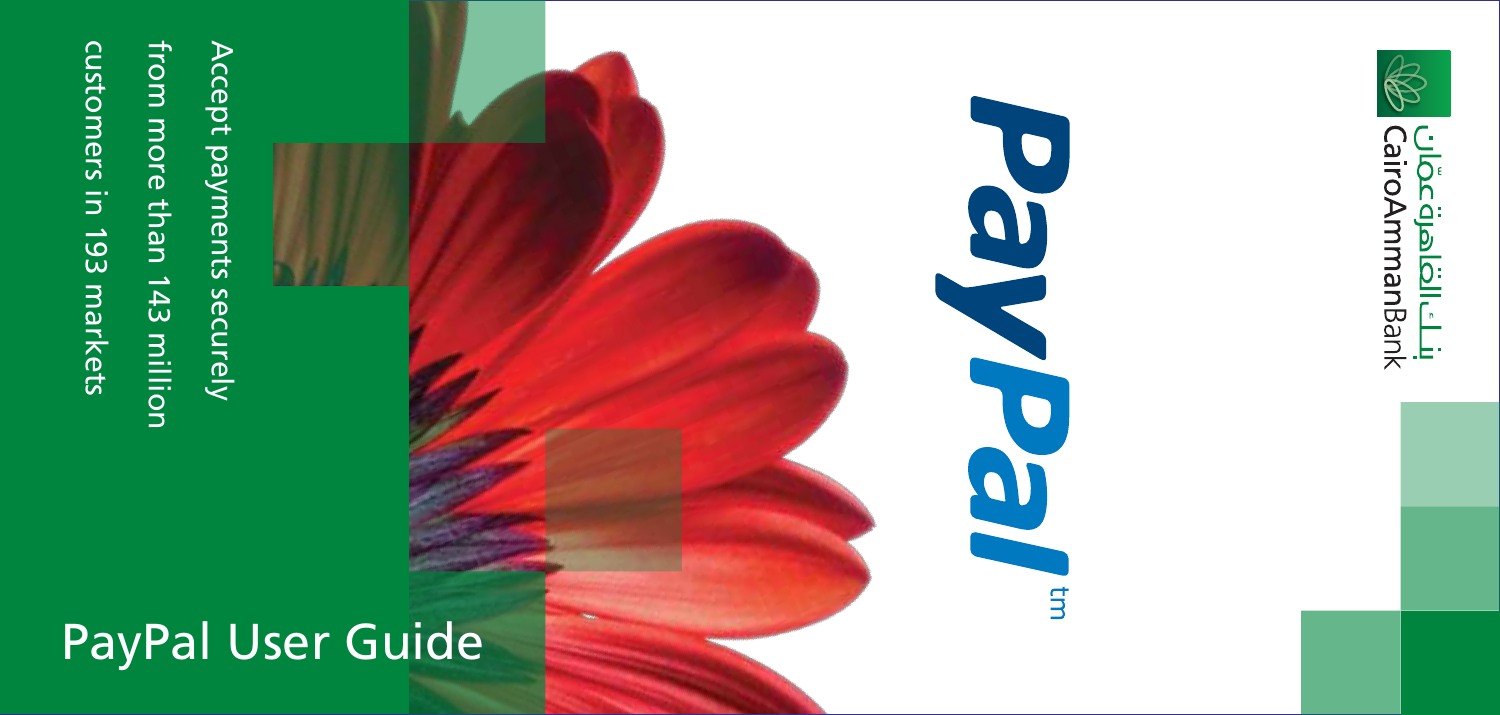# **WHAT IS PayPal"?**

PayPal is a secure global online payment system that allows users to shop globally in a smart, safe and convenient way and make payments to other PayPal accounts or any desired email address.

# **Receive online payments with** *PayPal* **and grow your business globally**

- Cairo Amman Bank (CAB) customers can fund transactions with a linked card or a selected bank account.
- CAB customers can purchase goods and services in 26 global currencies.
- Sellers and merchants can receive funds in their PayPal accounts and transfer these funds to a selected CAB bank account.





How do you get started? Simply follow these 4 steps:

Step 1

#### **Register for your free CAB online banking profile**

Existing CAB account holders can register for online banking by visiting the nearest branch. For branch locations, visit www.cab.jo/branches. Fill out the online banking registration form to complete the registration process.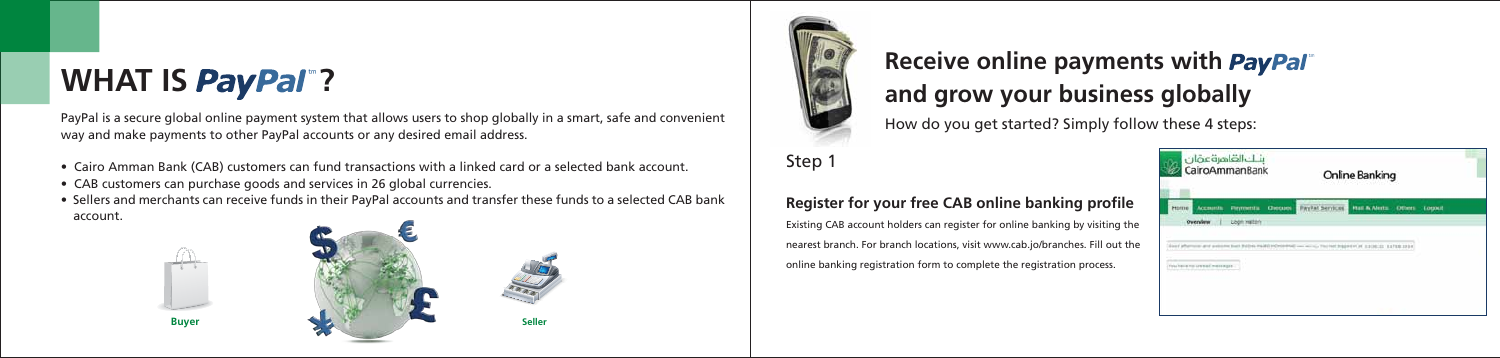#### Step 2

### **Create your Verified PayPal account via the secure CAB online banking environment**

- 1- Go to online banking at www.cab.jo
- 2- Click on the PayPal Account tab
- 3- Click on account creation
- 4- Fill out the required information and create your account
- 5- Select the card you want to link with your PayPal account
- 6- Agree to Cairo Amman Bank PayPal terms and conditions in order to proceed

|                                                                                | بالخافاهرةعضات<br>CairoAmmanBank                                                                                                                                                                                                                                                                                                                                                      |                                                                                                                                                                                                                                      | <b>PayPal</b>       |  |
|--------------------------------------------------------------------------------|---------------------------------------------------------------------------------------------------------------------------------------------------------------------------------------------------------------------------------------------------------------------------------------------------------------------------------------------------------------------------------------|--------------------------------------------------------------------------------------------------------------------------------------------------------------------------------------------------------------------------------------|---------------------|--|
|                                                                                | then Assess Newton Chipse and Marketing Direct Layer                                                                                                                                                                                                                                                                                                                                  |                                                                                                                                                                                                                                      |                     |  |
|                                                                                | Fulfil formed Dealer   Note former   Transmission   Road Toronton                                                                                                                                                                                                                                                                                                                     |                                                                                                                                                                                                                                      |                     |  |
|                                                                                | Account Enration [ SRC]                                                                                                                                                                                                                                                                                                                                                               |                                                                                                                                                                                                                                      |                     |  |
|                                                                                | TOOL OR GUNST WITH CORPORATION                                                                                                                                                                                                                                                                                                                                                        |                                                                                                                                                                                                                                      |                     |  |
| <b>START RD</b><br><b><i><u>SEARCH COOL</u></i></b><br><b>Ad Marie</b><br>www. | __<br>--<br><b>Service</b><br><b><i><u>DERNEY CONSTITUTION CONSTITUTION CONSTITUTION CONSTITUTION CONSTITUTION CONSTITUTION CONSTITUTION CONSTITUTION CONSTITUTION CONSTITUTION CONSTITUTION CONSTITUTION CONSTITUTION CONSTITUTION CONSTITUTION CONSTITUTION CONS</u></i></b><br>×                                                                                                   |                                                                                                                                                                                                                                      |                     |  |
| tex.<br>Homes at PayPal                                                        |                                                                                                                                                                                                                                                                                                                                                                                       | <b>The Company's Company's Company's Company's Company's Company's Company's Company's Company's Company's Company's Company's Company's Company's Company's Company's Company's Company's Company's Company's Company's Company</b> |                     |  |
|                                                                                | Aberline High Lin<br>CairoAmmanllani                                                                                                                                                                                                                                                                                                                                                  |                                                                                                                                                                                                                                      | PayPal <sup>-</sup> |  |
|                                                                                |                                                                                                                                                                                                                                                                                                                                                                                       |                                                                                                                                                                                                                                      |                     |  |
|                                                                                | the new week look of the state for the                                                                                                                                                                                                                                                                                                                                                |                                                                                                                                                                                                                                      |                     |  |
|                                                                                | <b>Institute</b><br><b>CAIRO AMMAN BANK-PayPal Service Terms &amp;</b>                                                                                                                                                                                                                                                                                                                |                                                                                                                                                                                                                                      |                     |  |
|                                                                                | Conditions<br>982                                                                                                                                                                                                                                                                                                                                                                     |                                                                                                                                                                                                                                      |                     |  |
|                                                                                | Colorador and character secrets at "Lat" at "Lyt" copie, to receive themselv several at at-                                                                                                                                                                                                                                                                                           |                                                                                                                                                                                                                                      |                     |  |
|                                                                                | <b>Ministers of the tenants.</b><br>- Notwith Entertain the Plates lastered profit une control through Estat Monda Good within Booking.<br>this way this terminal handles from the off-size condition becomes that a determine security because the stage framed<br>٠                                                                                                                 |                                                                                                                                                                                                                                      |                     |  |
|                                                                                | ٠                                                                                                                                                                                                                                                                                                                                                                                     |                                                                                                                                                                                                                                      |                     |  |
|                                                                                | ٠<br>٠                                                                                                                                                                                                                                                                                                                                                                                |                                                                                                                                                                                                                                      |                     |  |
|                                                                                | (E.). To possible the benefit to pay per that he constructed shadow your permetal or cost business officeration to third-<br>gange dasang ka sa hingga singga.<br>Unul hou sanahi di pakuahuan as is daripat unu penurai diternakan si tela pakius secarat at sa bulanas. Isi<br>and minimum and that comes and connects as they are mades also has now searchize and in animal time. |                                                                                                                                                                                                                                      |                     |  |
|                                                                                | 14 Service Francocker connect body.<br>to a destribuyer free and contracts. Sales with goth submanisment of current of the medium.<br>A 1-140 yield has the right to copie framed lasts regarding the last sale. Structure to the sector or provide                                                                                                                                   |                                                                                                                                                                                                                                      |                     |  |

### Step 3

#### **PayPal Services**

- Instant Top-Up
- Send Money
- Activating the wihtdrawal service
- Link your PayPal Account to your CAB Bank Account
- Authorize PayPal to:
- 1- Transfer funds form your PayPal account to your CAB Bank account.
- 2- Obtain your PayPal account Balance.

| hi التعامرة عضان<br>CaroAmmanBank                                                                                                                                                                                                                                                                                                                                                                                                                                                                                  | <b>PayPal</b>                             |
|--------------------------------------------------------------------------------------------------------------------------------------------------------------------------------------------------------------------------------------------------------------------------------------------------------------------------------------------------------------------------------------------------------------------------------------------------------------------------------------------------------------------|-------------------------------------------|
| now direct report County and there that they                                                                                                                                                                                                                                                                                                                                                                                                                                                                       |                                           |
| <b><i>Drighted document thisnalling</i></b><br><b>Hart &amp; California</b>                                                                                                                                                                                                                                                                                                                                                                                                                                        | Transition Autor: 1.5 . Serie Transitioni |
| <b>Buses Dadie [702]</b>                                                                                                                                                                                                                                                                                                                                                                                                                                                                                           |                                           |
|                                                                                                                                                                                                                                                                                                                                                                                                                                                                                                                    |                                           |
| two paint on filters' with the second concerts                                                                                                                                                                                                                                                                                                                                                                                                                                                                     |                                           |
| --                                                                                                                                                                                                                                                                                                                                                                                                                                                                                                                 |                                           |
| $-$<br><b><i><u>STARTING</u></i></b><br>$\frac{1}{2} \left( \frac{1}{2} \right) \left( \frac{1}{2} \right) \left( \frac{1}{2} \right) \left( \frac{1}{2} \right) \left( \frac{1}{2} \right) \left( \frac{1}{2} \right) \left( \frac{1}{2} \right) \left( \frac{1}{2} \right) \left( \frac{1}{2} \right) \left( \frac{1}{2} \right) \left( \frac{1}{2} \right) \left( \frac{1}{2} \right) \left( \frac{1}{2} \right) \left( \frac{1}{2} \right) \left( \frac{1}{2} \right) \left( \frac{1}{2} \right) \left( \frac$ |                                           |
| ---                                                                                                                                                                                                                                                                                                                                                                                                                                                                                                                |                                           |
| <b>COMMERCIAL CONSULTANCE</b>                                                                                                                                                                                                                                                                                                                                                                                                                                                                                      |                                           |
|                                                                                                                                                                                                                                                                                                                                                                                                                                                                                                                    |                                           |
| 10 <sup>4</sup>                                                                                                                                                                                                                                                                                                                                                                                                                                                                                                    |                                           |
|                                                                                                                                                                                                                                                                                                                                                                                                                                                                                                                    |                                           |
| minim PayPat                                                                                                                                                                                                                                                                                                                                                                                                                                                                                                       |                                           |

| PayPal <sup>-</sup><br>tom and                                                                                                                                                                              |
|-------------------------------------------------------------------------------------------------------------------------------------------------------------------------------------------------------------|
| 194 post as most with Hypha                                                                                                                                                                                 |
| Following FiteFor 12 can conscious to Canar womens                                                                                                                                                          |
| <b>Brital-Athletic</b><br>ARRAIGHT ANNO BEATAN COM                                                                                                                                                          |
| the computation of the first                                                                                                                                                                                |
| TOYOTALASSEE * 9304 MAI **<br>$1.71 - 1.72$<br>Stor-Automotive partitions recognition contractor<br>$\sim$                                                                                                  |
| of Supplement for contracts around book<br>tigeneral bas asset strated (1)<br>×.                                                                                                                            |
| 47 Dates one Participation follows (their disc)<br>the all the state forms of the Pileting                                                                                                                  |
| <b>Consultation</b>                                                                                                                                                                                         |
| <b>British</b> Court<br>THE REPORT OF A REPORT OF A 200                                                                                                                                                     |
| THE right priders jurisd devoted to define to drifted to public<br>into your Pay Pat application for outside a bank<br>mentangan banyak di Salah Sulawan                                                    |
| A dealer stay of grant contract and and confident systems of the state conditions<br>By starting humanity receive in the Nederland paperwork of<br>Marshall Miller, Chrysler Corp., Chrysler Corp.<br>$-24$ |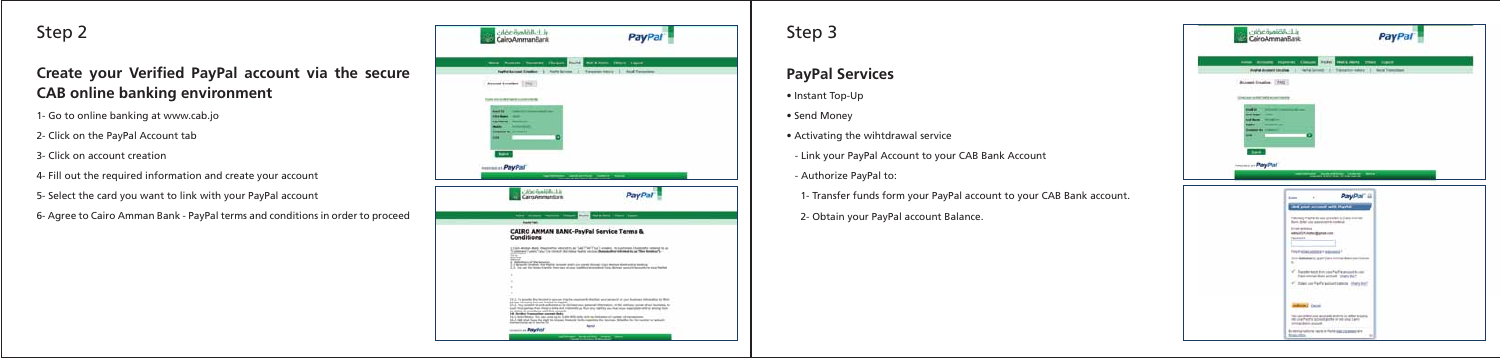• The buyer links a card or bank account to a PayPal account • The buyer purchases from a merchant who accepts PayPal • PayPal debits the buyer's PayPal account and credits the merchant's PayPal account while protecting the buyer's financial information • The merchant can then transfer funds from the PayPal account to a registered CAB bank account





#### **Frequently Asked Questions**

#### Step 4

#### **You are now ready to:**

- 1. Instantly Top Up funds from your CAB-designated account to your
- PayPal account via the Instant Top Up service and pay online with PayPal
- 2. Send money to a PayPal account or any email address using the Send Money service
- 3. Receive payments to your PayPal account and withdraw funds from

your PayPal account to transfer to your linked CAB bank account

| clócijalidcLip                                                                                                            | <b>PayPal</b> |  |
|---------------------------------------------------------------------------------------------------------------------------|---------------|--|
| term Acausti, Samuel Chinese Print, Walkfield, State Land.<br>Territorizane il <b>naviazza</b> il fascolazza il scalanone |               |  |
| <b>Dond For the Cont Ryer:   Williams </b>                                                                                |               |  |
| 39-1408-2-27 contemporary for an artist and                                                                               |               |  |
| common PayPal                                                                                                             |               |  |
|                                                                                                                           |               |  |
|                                                                                                                           |               |  |
| شلت الطاهرة عظان<br>CairoAmmanBank<br>$79.11 - 19.76$                                                                     | PayPal        |  |
| the fourth factors throw with station that have                                                                           |               |  |
| Nistransiem,   Neblindae,   Towartest,   Nationway<br>(Solethelm) bedweek [ different ]                                   |               |  |
| 512 P.O.O.O.O. (F) 0377 010 03 03 03 04                                                                                   |               |  |
|                                                                                                                           |               |  |
| --------- PayPol                                                                                                          |               |  |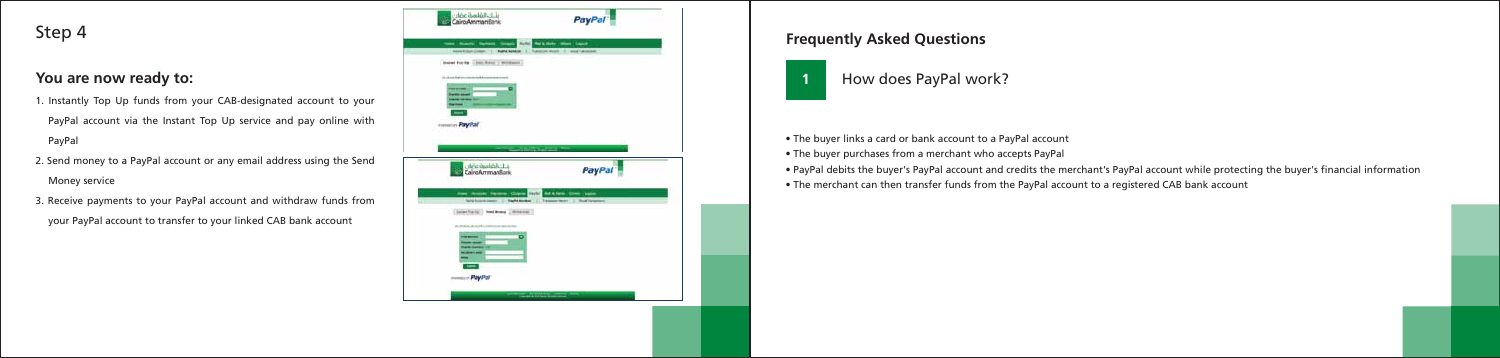

**2** Is PayPal right for your business?

#### **3** Why should your business use PayPal?

#### Adding PayPal: Helps you attract global customers

Gain customers from all over the world who prefer PayPal as a more secure and convenient way to pay Allows you to accept online card payments

Most online shoppers prefer to pay with cards. PayPal is easy and free to set up: no monthly, start-up or cancellation fees or annual commitments are required.

With PayPal, you can easily sell to over 143 million users in 193 markets worldwide. PayPal allows your international customers to pay using their local payment methods and in different currencies. Currently the only supported currency for withdrawal in Jordan is USD.

Allows you to sell internationally

PayPal's reporting tools provide you with the information you need to effectively measure and manage your business. You can automate time-consuming bookkeeping tasks as well as settlements and reconciliations.

Saves you the cost of fraud and chargeback

Take advantage of PayPal's industry-leading fraud prevention and chargeback protection. Since PayPal is PCI-compliant, your task of meeting these standards is simpler.

#### Offers you comprehensive online reports

If any of these circumstances apply to you, then PayPal is the right payment solution for your business. Note: PayPal does not currently support transactions in Jordanian Dinar. USD is currently the supported currency in Jordan.



- You sell or intend to sell your goods and services globally
- You have a website and want to receive payments online
- You have customers who want to pay with PayPal
- You want to accept online card payments
- You currently accept online card payments and want to reduce your risk
- You want to sell your goods online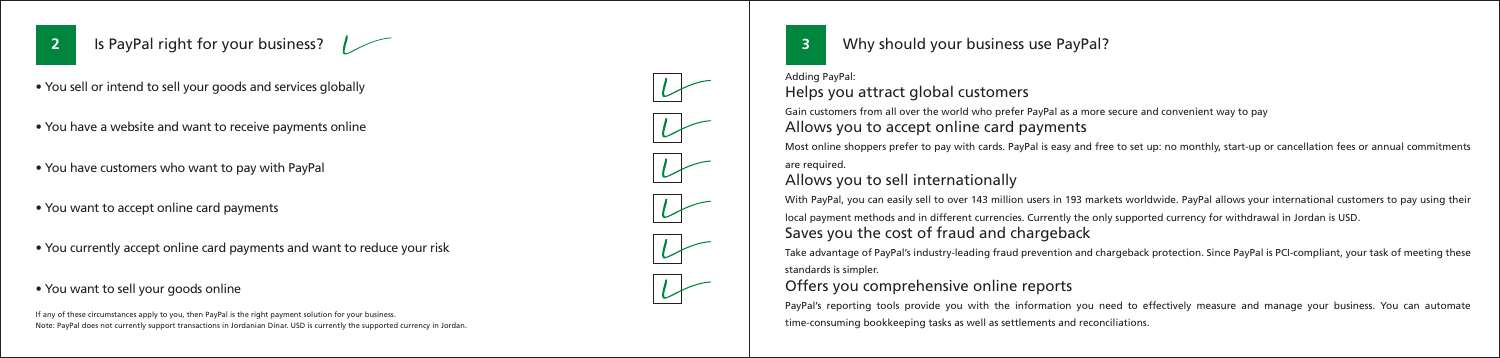#### **4** What is CAB Instant Top Up service with PayPal?

The CAB Instant Top Up service with PayPal, exclusive to CAB, allows you to top up your PayPal account with funds from your linked CAB card or bank account so you can easily and instantly shop online or make payments with PayPal.

The CAB Recall Service with PayPal allows you to recall any Send Money transaction still pending in your Transaction History.

#### **8** What are the fees?

• 1% transaction fee for Send Money transactions with a minimum of JOD 3 and a maximum of JOD 100 in addition to currency conversion fees • 1% transaction fee for withdrawals with a minimum of JOD 5 and a maximum of JOD 100 in addition to currency conversion fees

- Free PayPal set-up
- Free Instant Top Up transactions plus conversion fees
- 
- 
- 1% transaction fee for recalls with a minimum of JOD 1 and maximum of JOD 5 in addition to currency conversion fees

#### **5** What is CAB Send Money service with PayPal?

The CAB Send Money Service with PayPal allow you to send funds to any PayPal account or any email address from your linked CAB account.

#### **6** What is the PayPal Withdrawal Service with CAB?

PayPal Withdrawal service with CAB allows you to withdraw funds from your PayPal account into your CAB bank account.

#### **7** What is the CAB Recall Service with PayPal?